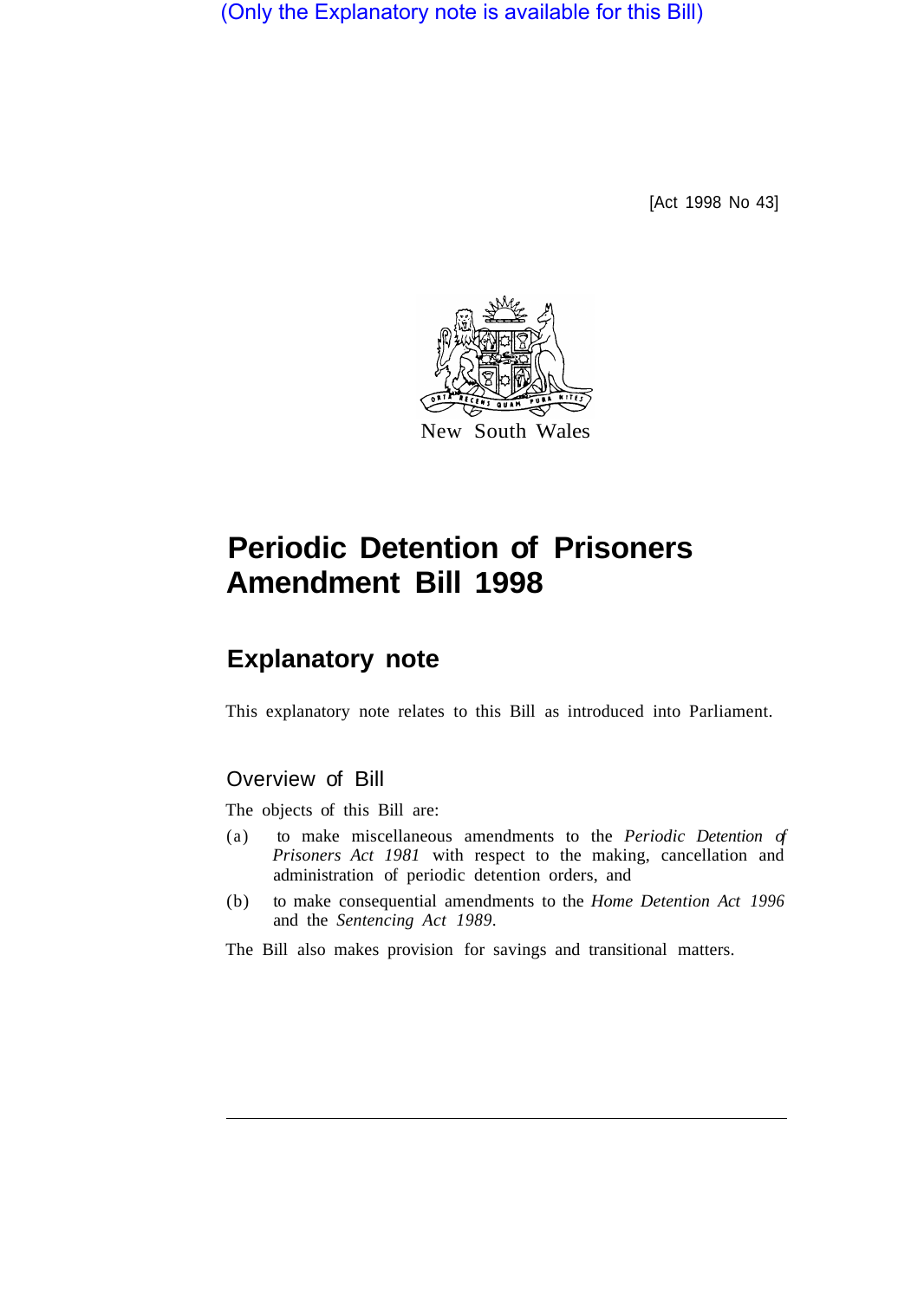Explanatory note

## Outline of provisions

**Clause 1** sets out the name (also called the short title) of the proposed Act.

**Clause 2** provides for the commencement of the proposed Act on such day or days as may be appointed by proclamation.

**Clause 3** is a formal provision giving effect to the amendments to the *Periodic Detention of Prisoners Act 1981* set out in Schedule 1.

**Clause 4** is a formal provision giving effect to the amendment of the *Home Detention Act 1996* set out in Schedule 2.

**Clause 5** is a formal provision giving effect to the amendment of the *Sentencing Act 1989* set out in Schedule 3.

### **Amendment of Periodic Detention of Prisoners Act 1981**

**Schedule l [l]** and **[2]** make consequential amendments to section 4 so as to add certain definitions used in other provisions that are to be inserted into the Act.

**Schedule 1 [3]** and **[4]** amend section 5 so as to replace existing subsection (1) with new subsections (1). (1A) and (1B) and to add a new subsection (7). The effect of the amendments are:

(a) to enable an order for periodic detention (a *PDO)* to be made in relation to a term of imprisonment of less than 3 months (which currently can only be done in the circumstances set out in section 5A), and

to remove any doubt as to the requirement for a court to have sentenced a person before it considers whether or not to make a PDO in respect of the person, and to ensure that such a sentence will be either a fixed term of imprisonment or a minimum and an additional term of imprisonment, and

to enable the regulations to prescribe the factors by reference to which a person is to be assessed before a PDO is made in respect of the person, and

to ensure that a PDO is not made in respect of a person unless the person has signed an undertaking to comply with the requirements of the Act and the regulations with respect to the service of terms of imprisonment by way of periodic detention.

**Schedule 1 [5]** repeals section 5A as a consequence of the amendments referred to in Schedule 1 [3] and [4].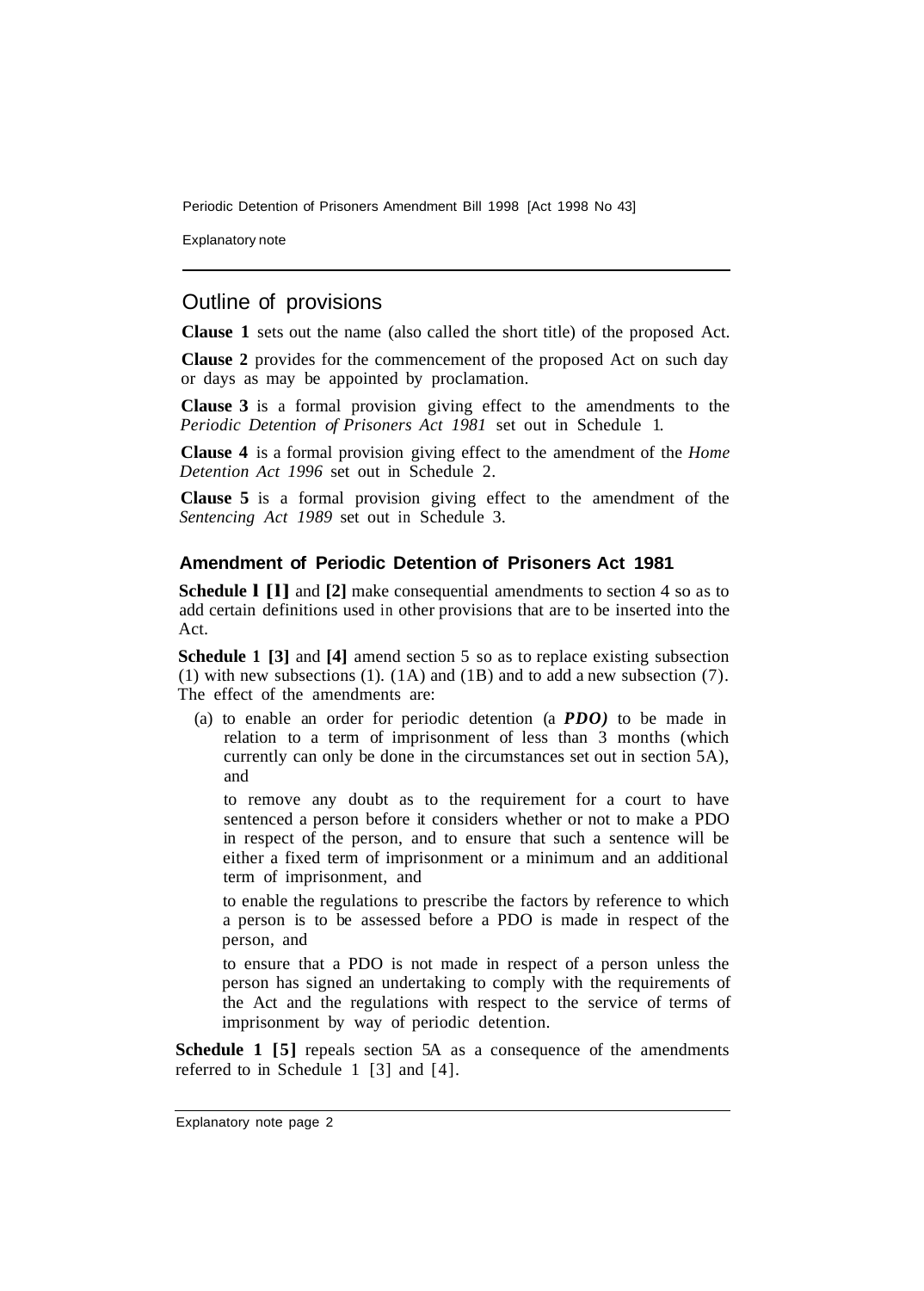Explanatory note

**Schedule 1 [6]** amends section 20 so as to require an application for leave of absence under that section to be made before the expiry of 7 days after the beginning of the detention period in respect of which the leave is sought unless the Commissioner of Corrective Services otherwise allows (proposed section  $20$   $(2A)$ ).

**Schedule 1 [7]** repeals section 20A (4). That subsection confers a limited power of delegation on the Commissioner of Corrective Services that is unnecessary in the light of a more general power conferred by section 48D of the *Correctional Centres Act 1952.* 

**Schedule 1 [8]** omits a wrong section reference from section 21 (1).

**Schedule 1 [9]** amends section 21 so as to exclude from the operation of section 21  $\overline{(1)}$  (a provision that provides for the extension of a periodic detainee's term of imprisonment for one week for each detention period a person fails to report for periodic detention in accordance with the relevant PDO) those circumstances in which a periodic detainee's lateness gives rise to the extension provided for by proposed section 21 (1B) (proposed section 21 (1A)).

It also amends section 21 so as to provide that where under section 21AA (3) "make-up" time is directed to be served as part of an additional detention period, the periodic detainee's term of imprisonment is extended by one week for each additional detention period necessary to accommodate the total period of time directed to be served by all such directions (proposed section  $21$  (1B)).

**Schedule 1 [10]** is consequential on the enactment of proposed section 21 (1B).

**Schedule 1 [11]** amends section 21 so as to provide that references to the term of a sentence are taken to be references to the minimum or fixed terms of the sentence, as set under the *Sentencing Act 1989,* and so as to ensure that the extension of the minimum term of a sentence does not affect the length of the additional term of the sentence.

**Schedule 1 [12]** makes a minor law revision amendment to section 21AA (1).

**Schedule 1 [13]** amends section 21AA so as to require an application for leave of absence under that section to be made before the expiry of 7 days after the beginning of the detention period in respect of which the leave is sought unless the Commissioner of Corrective Services otherwise allows (proposed section 21AA  $(2A)$ ).

**Schedule 1 [14]** amends section 21 AA (3) so as to enable "make-up" time that is required to be served as a result of a periodic detainee arriving late for a detention period to be served as part of an additional detention period rather than, as is currently the case. as an extension of an existing detention period. This amendment requires the extension of the periodic detainee's sentence. as to be effected by proposed section 21 (1B).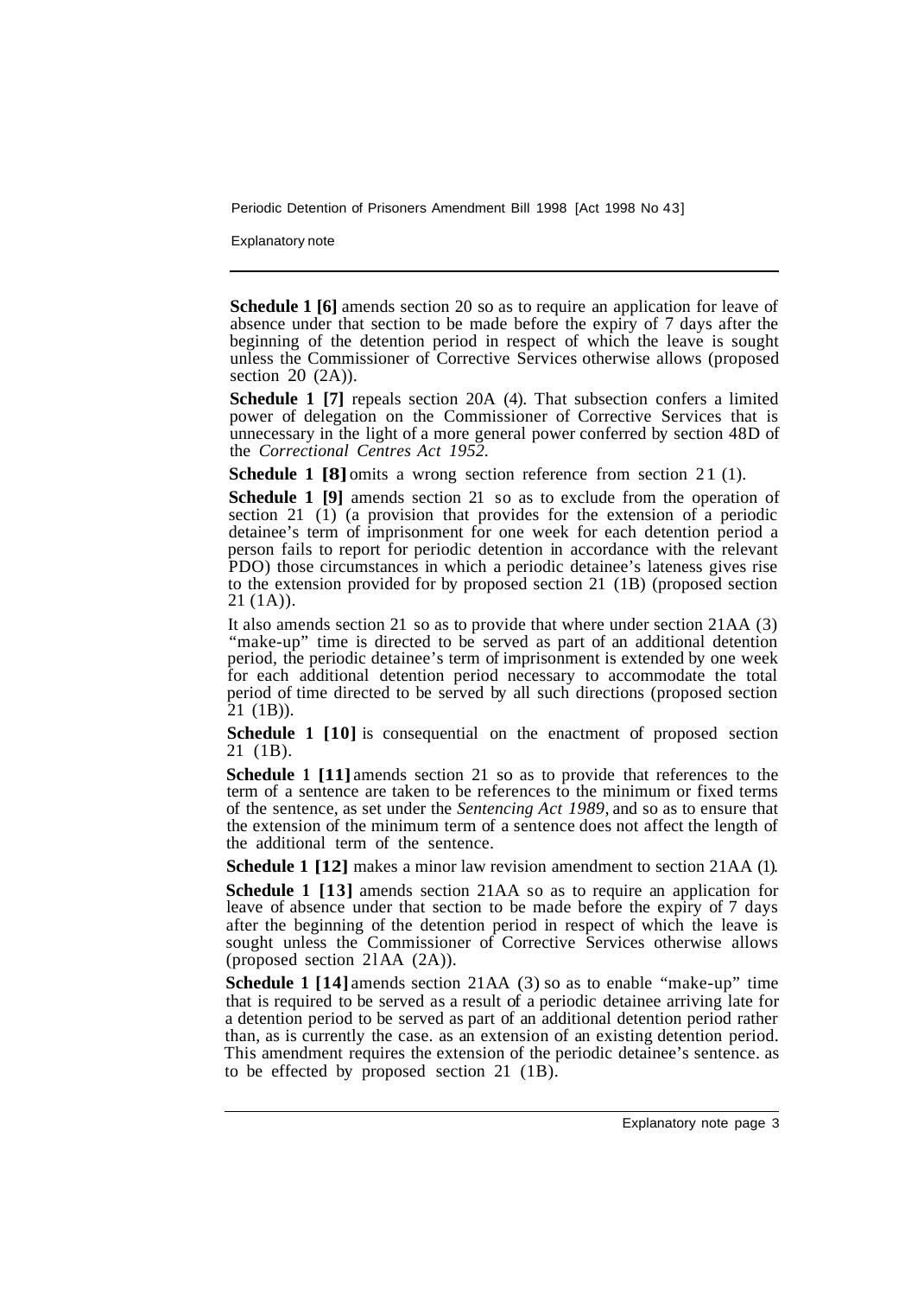Explanatory note

**Schedule 1[15]** amends section 21A (1) so as to enable the Commissioner of Corrective Services to exempt a periodic detainee from the operation of section 21 (2) (which provides for the extension of a periodic detainee's sentence of imprisonment by a second additional detention period where the periodic detainee fails to serve a detention period but does not get leave of absence). Currently the Commissioner may only grant such an exemption in relation to section 21 (1) (which provides for the extension of a periodic detainee's sentence of imprisonment by a first additional detention period whether or not the periodic detainee gets leave of absence).

**Schedule 1**[16] amends section 21B so as to provide that a periodic detainee is taken to have served a detention period if he or she was an inmate of a correctional centre during that period (proposed section 21B **(4)).** 

**Schedule 1 [17]** amends section 24 (1) so as to ensure that a PDO is not cancelled if the periodic detainee is subsequently convicted of an offence but the sentence imposed on the detainee consists of a home detention order under the *Home Detention Act 1996.* 

**Schedule 1 [18]–[21]** amend section 25 so as to provide that the Parole Board rather than a court, as is currently the case, has the function of cancelling PDOs for reasons other than the conviction of the periodic detainee of a further offence. The amendments also enable the Parole Board to replace a cancelled PDO with a home detention order under the *Home Detention Act 1996* (proposed section *25* (6) and (7)). Further, the amendments require the Parole Board to cancel a PDO if a concurrently operating home detention order is revoked under the *Home Detention Act 1996* (proposed section 25 (8)). The amendments also provide for the revival of a cancelled PDO where the revoked home detention order is revived as a result of appeal proceedings.

**Schedule 1 [22]–[24]** amend section 25A so as to provide that if the Parole Board cancels a PDO, it may also cancel all other PDOs that are to be served cumulatively on the sentence the subject of the cancelled order (proposed section 25A (1) and (2)). These provisions parallel similar provisions with respect to PDOs that are cancelled by a court.

**Schedule 1 [25]** amends section 26 (1) (which provides for the issue of arrest warrants by a justice of the peace on the cancellation of a PDO) so as to restrict the operation of that subsection to orders cancelled by a court.

**Schedule 1 [26]** amends section 26 (1) as a consequence of the amendment to be effected by Schedule 1 [18]–[21].

**Schedule 1 [27]** amends section 26 so as to empower the Parole Board to issue arrest warrants for periodic detainees the subject of PDOs that have been cancelled by the Parole Board (proposed section 26 (1A)).